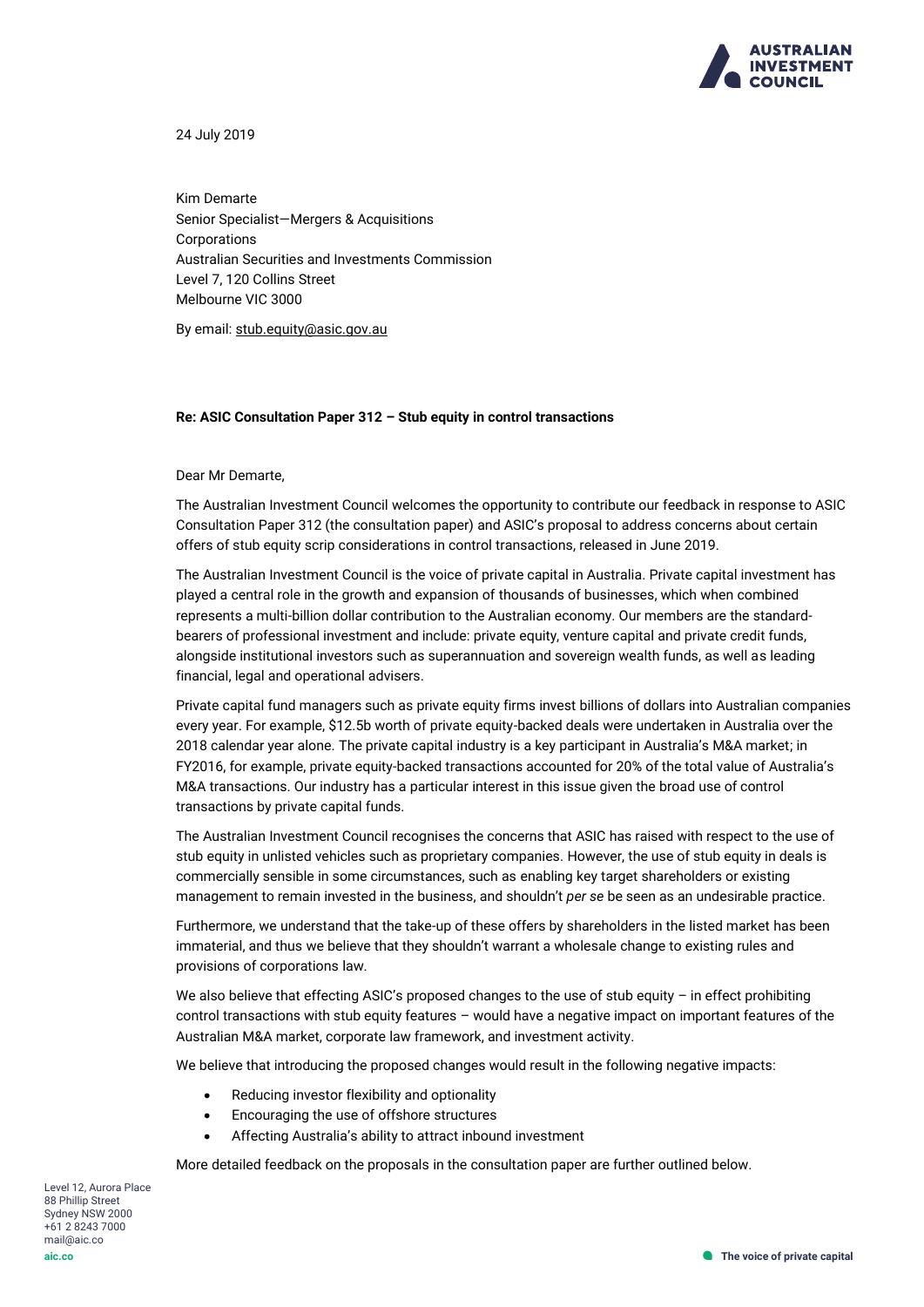

Ultimately, the negative impacts that we believe would come as a result of ASIC's proposed changes would affect the attractiveness of Australia as a destination for offshore capital investment. At a time when the Australian economy is facing a number of challenges and headwinds, setting up rules which deter investment – a key driver of economic and jobs growth – is risky and should be carefully considered.

We look forward to participating in any future discussions about the issues set out in this submission. If you would like to discuss further, please do not hesitate to contact either me or Kosta Sinelnikov, the Australian Investment Council's Head of Policy & Research, on 02 8243 7000.

Yours sincerely,

**Yasser El-Ansary** Chief Executive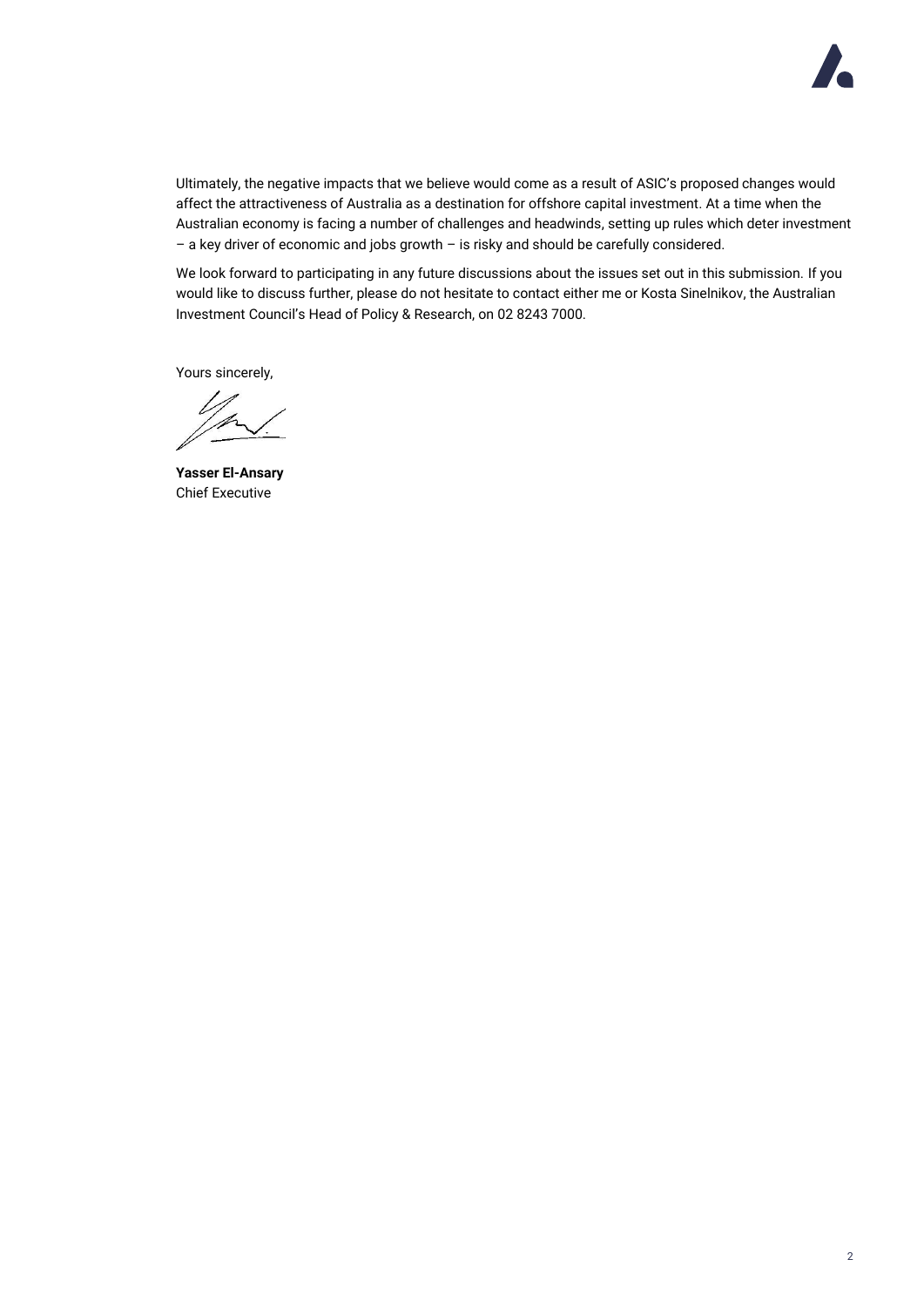

# **Responses to consultation paper proposals**

### **1. Reducing investor flexibility and optionality**

Control transactions with offers of stub equity are generally undertaken in the listed market by private entities seeking to acquire public companies. The consultation paper proposes to eliminate existing exemptions from certain rules and obligations when such control transactions are undertaken.

One of our primary concerns with ASIC's proposed changes is that they will reduce the flexibility of shareholders of public companies subject to control transactions to be able to choose whether they would prefer to take the offer of cash or scrip. We believe that the ability to provide flexibility and optionality to retail shareholders of retaining an ownership stake in a business that is soon to become private is a valuable feature of Australia's investment landscape.

Australia has a robust and well-functioning legal and regulatory framework which already offers retail investors significant protections through various pieces of legislation, the oversight of regulators such as ASIC, APRA and the RBA, and market-specific regulations such as those enforced by the ASX on ASX-listed companies and market participants. Introducing further regulations in the form of the proposed changes would only serve to constrain M&A and investment activity. It would also close off the opportunity for retail investors – which are well-protected under existing rules – to retain a stake in companies that are targeted for control transactions and stand to benefit from the value-creating process undertaken by private capital investors (i.e. the bidders in many of these scenarios).

Private capital investors, particularly professional fund managers that manage capital on behalf of institutional investors, acquire ownership stakes in companies with a view to increasing the value of those businesses over the medium and long-term. This is done through a variety of ways, and a private capital investor will most often look for and make investments with these value-adding opportunities in mind. The most common value-add strategies include operational improvements, investing in productive capacity and R&D, management changes, funding company growth through organic means or through acquisition, improvements to governance structures, and implementing the efficient use of capital.

Undertaking such value-adding strategies can be a fraught process for companies listed on public markets because of the increased exposure as well as reporting and disclosure regulations that must be adhered to. As such, the offer of exposure to proprietary or unlisted public companies backed by sophisticated private capital managers can present an exceptional opportunity for retail investors. Closing off that opportunity would negatively impact on investor choice and market efficiency.

## **2. Encouraging the use of offshore structures**

From our understanding of the issue, there has been a tendency for bidders in these situations to use Australian-domiciled companies through which stub equity components of the transaction are offered. Another feature of such deals is the use of professional custodians to hold any stub equity issued under the bid.

We believe that the proposed change to effectively eliminate offers of stub equity through Australian proprietary or unlisted public companies will encourage bidders to use offshore structures to achieve similar outcomes. Such an outcome would reduce the ability of ASIC and other regulators such as the ATO to monitor those companies and entities both during and after the completion of transactions. It would also see Australian investors lose some of the protections that they may be afforded as shareholders of Australiandomiciled companies if bidders decide to structure through offshore entities.